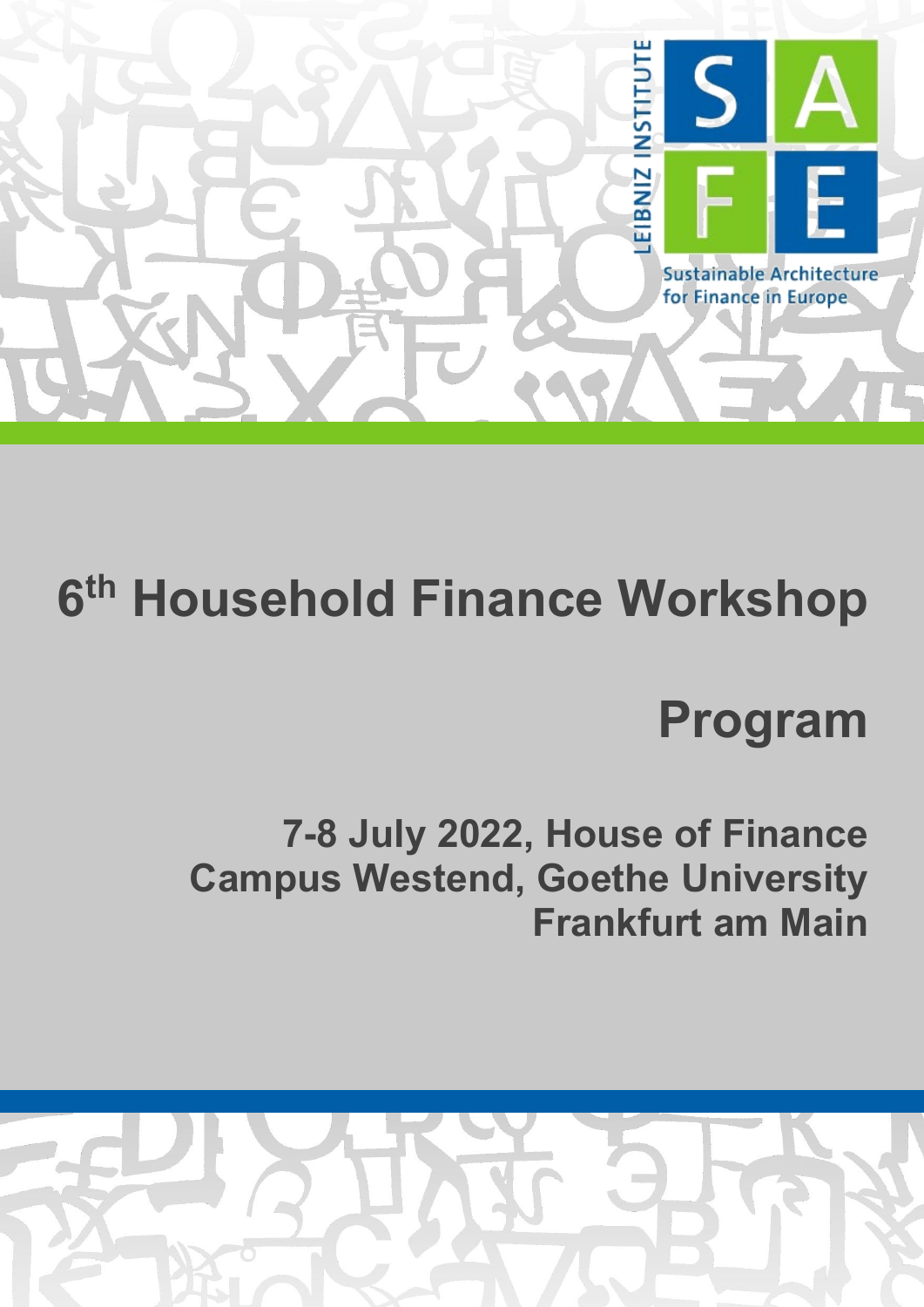## **Program**

### **Thursday, 7 July 2022**

| $09.30 - 10.00$                     | <b>Registration and Welcome Coffee</b>                                                                                                                                                                                                                                                                                        |
|-------------------------------------|-------------------------------------------------------------------------------------------------------------------------------------------------------------------------------------------------------------------------------------------------------------------------------------------------------------------------------|
| $10.00 - 10.45$                     | Keynote Speech: What Do the Portfolios of Individual Investors Reveal<br><b>About the Cross-Section of Equity Returns?</b><br>Laurent Calvet, EDHEC Business School (co-authored with Sebastien Betermier,<br>Samuli Knüpfer, and Jens Kvaerner)                                                                              |
| <b>Session 1</b><br>$11.00 - 11.30$ | <b>Bank Presence and Health</b><br>Presenter: Kim Fe Cramer, London School of Economics<br>Discussant: Frederik Horn, University of Mannheim                                                                                                                                                                                  |
| $11.30 - 12.00$                     | <b>Female Portfolio Choice and Marital Property Regime</b><br>Presenter: Isabel Micó-Millán, Universidad Carlos II de Madrid (co-authored with Lidia<br><b>Cruces and Susana Parraga)</b><br>Discussant: Philip Schnorpfeil, Goethe University Frankfurt                                                                      |
| $12.00 - 12.30$                     | <b>Cognitive Foundations of Successful Financial Decision Making</b><br>Presenter: Steve Heinke, University of Basel (co-authored with S. Maier, A. Ziegler,<br>A. Bagaïni, I. Kooij, S. Nebe, N. Sidorenko, K. Trutmann, T. Hens, R. Mata, P. N. Tobler,<br>and J. Rieskamp)<br>Discussant: Olga Balakina, Aarhus University |
| $12.30 - 13.30$                     | <b>Lunch Break</b>                                                                                                                                                                                                                                                                                                            |
| <b>Session 2</b><br>$13.30 - 14.00$ | Why Do People (Not) Invest? The Role of Return and Risk Expectations<br>Presenter: Stefan Zeisberger, Radboud University and University of Zurich (co-authored<br>with Christine Laudenbach, Stephan Siegel, and Markus Strucks)<br>Discussant: Alexandru Barbu, London Business School / INSEAD                              |
| $14.00 - 14.30$                     | Do Gamblers Invest in Lottery Stocks?<br>Presenter: Emily Kormanyos, SAFE and Goethe University (co-authored with Andreas<br>Hackethal and Tobin Hanspal)<br>Discussant: Sarah Reiter, Munich Graduate School of Economics / ifo Institut                                                                                     |
| $14.30 - 15.00$                     | <b>Fluctuations in Pension Income: Results and Implications</b><br>Presenter: Caroline Knebel, ZEW Mannheim (co-authored with Tabea Bucher-Koenen<br>and Martin Weber)<br>Discussant: Angelina Hackmann, University of Bremen                                                                                                 |
| $15.00 - 15.30$                     | Gender Differences in the Marginal Propensities to Consume,<br><b>Pay Down Debt and Borrow</b><br>Presenter: Olga Goldfayn, Deutsche Bundesbank (co-authored with Louiza A. Bartzoka<br>and Nathanael Vellekoop)<br>Discussant: Isabel Micó-Millán, Universidad Carlos II de Madrid                                           |
|                                     |                                                                                                                                                                                                                                                                                                                               |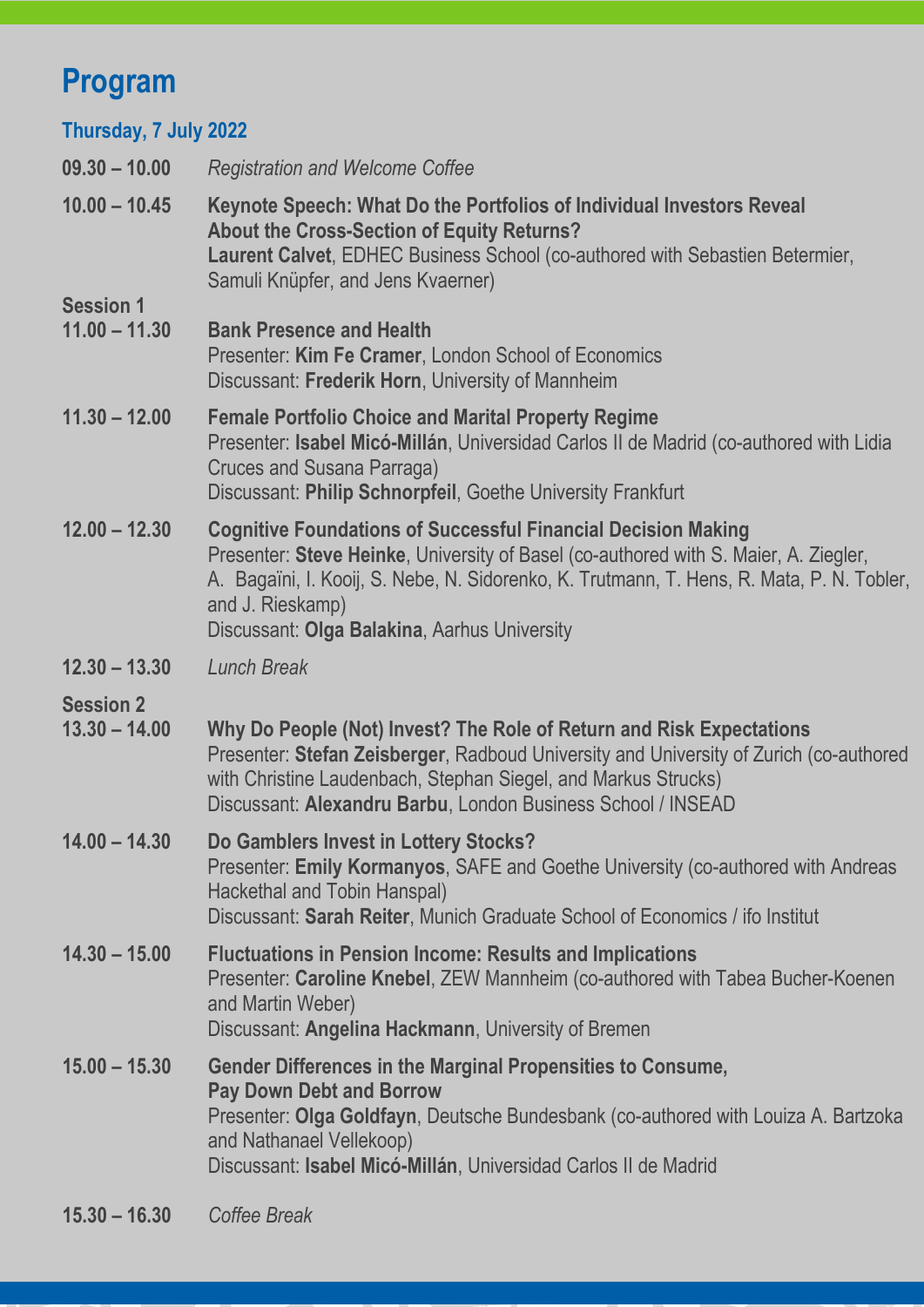| <b>Session 3</b> |                                                                                                                                                                                                                                                         |
|------------------|---------------------------------------------------------------------------------------------------------------------------------------------------------------------------------------------------------------------------------------------------------|
| $16.30 - 17.00$  | <b>Educating Investors about Dividends</b><br>Presenter: Tobin Hanspal, WU Vienna University of Economics and Business (co-authored<br>with Andreas Hackethal and Samuel M. Hartzmark)<br>Discussant: Rachel Nam, Leibniz Institute SAFE                |
| $17.00 - 17.30$  | <b>Ex-Post Loss Sharing in Consumer Financial Markets</b><br>Presenter: Alexandru Barbu, London Business School and INSEAD<br>Discussant: Steve Heinke, University of Basel                                                                             |
| $17.30 - 18.00$  | Household Debt and Inequality in the United States, 1950-2019<br>Presenter: Alina Kristin Bartscher, Danmarks Nationalbank (co-authored with Moritz Kuhn,<br>Moritz Schularick, and Ulrike Steins)<br>Discussant: Charlotte Bartels, Harvard University |
| 19.00            | Dinner (by invitation only)                                                                                                                                                                                                                             |

### **Friday, 8 July 2022**

| <b>Session 4</b> |                                                                                                                                                                                                                                                                                                                                |
|------------------|--------------------------------------------------------------------------------------------------------------------------------------------------------------------------------------------------------------------------------------------------------------------------------------------------------------------------------|
| $09.00 - 09.30$  | Household Finance and Life-Cycle Economic Decisions under the<br><b>Shadow of Cancer</b><br>Presenter: Dániel Kárpáti, Tilburg University<br>Discussant: Kim Fe Cramer, London School of Economics                                                                                                                             |
| $09.30 - 10.00$  | <b>How Much Financial Literacy Matters?</b><br>A Simulation of Potential Influences on Inequality Levels<br>Presenter: Giovanni Gallo, Università di Modena e Reggio Emilia (co-authored with Alessia<br>Sconti)<br>Discussant: Caroline Knebel, ZEW Mannheim                                                                  |
| $10.00 - 10.30$  | <b>Interest Rates, Competition, and Complexity:</b><br><b>Demand and Supply of Retail Financial Products</b><br>Presenter: Felix Fattinger, WU Vienna University of Economics and Business (co-authored<br>with Marc Chesney, Jonathan Krakow, and Simon Straumann)<br>Discussant: Emily Kormanyos, SAFE and Goethe University |
| $10.30 - 11.30$  | Coffee Break                                                                                                                                                                                                                                                                                                                   |